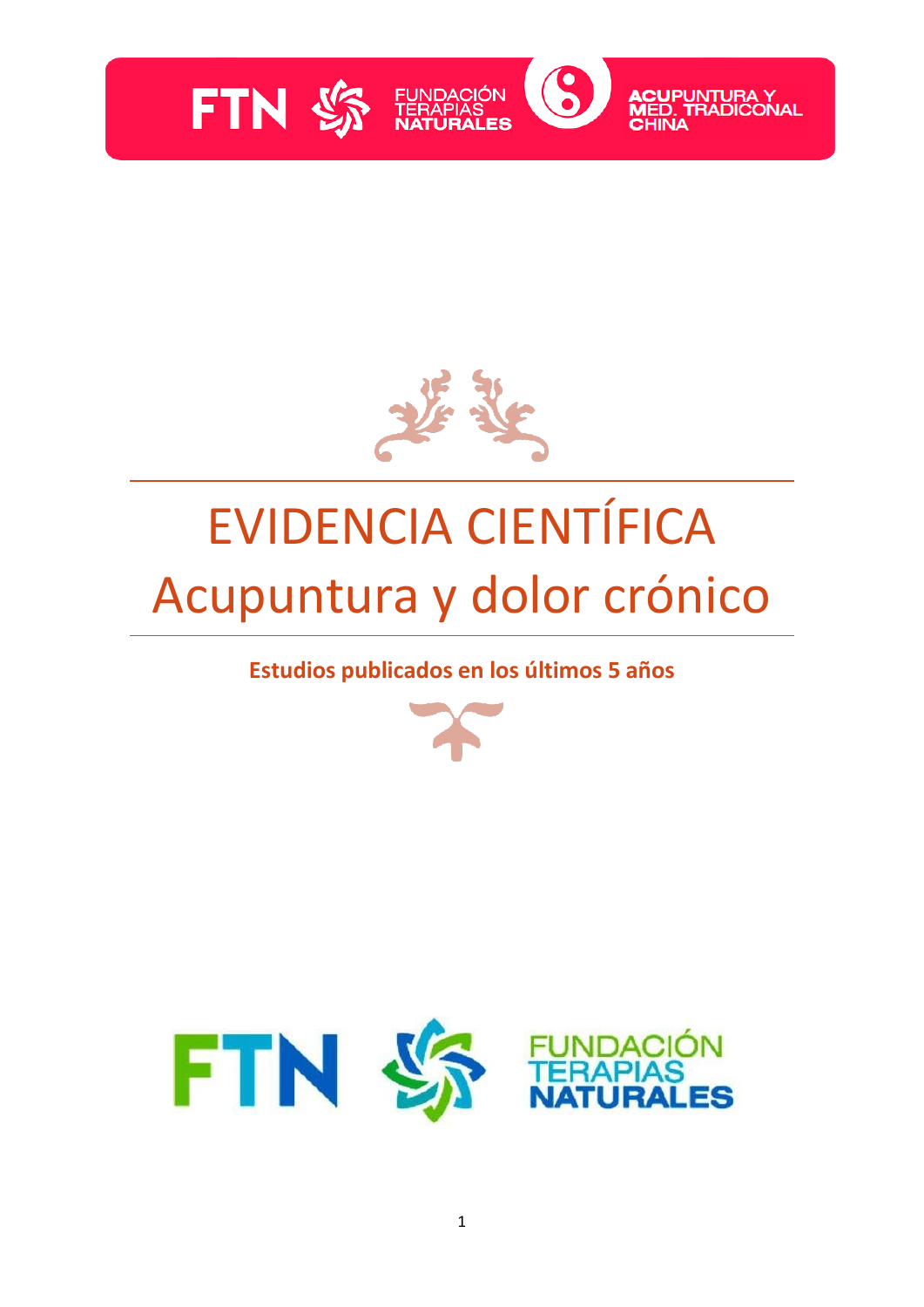# Evidencia científica en el dolor crónico no oncológico de origen musculoesquelético

La última actualización del metaanálisis de Vickers et al. publicado en la revista "The Journal of Pain" de la Sociedad Americana del Dolor, concluye que la acupuntura es efectiva en el tratamiento del dolor crónico musculoesquelético, y en el dolor por artrosis, con un efecto que persiste en el tiempo y que no puede ser explicado por el efecto placebo. Además, según un análisis de la base de datos del mismo estudio, también publicado en la revista PAIN en 2017, los efectos de la acupuntura en casos de dolor crónico no disminuyen de manera importante durante los 12 meses posteriores al tratamiento.

También referente al dolor crónico, según la RS de la "Agency of Healthcare Research and Quality" de EE. UU. sobre las distintas estrategias no farmacológicas, la acupuntura es un tratamiento útil en casos de dolor lumbar crónico, el dolor de cuello y la fibromialgia.

Sobre el tratamiento del dolor lumbar crónico, la última RS del "American College of Physicians" incluye la acupuntura dentro de las estrategias no farmacológicas para su tratamiento.

En el caso del dolor por artrosis de rodilla, la revisión de Woods et al. concluye que la acupuntura es uno de los tratamientos no farmacológicos más eficaces en esta condición.

### Contenido

| Estudios con Control Aleatorizado (ECAS) publicados en los últimos 5 años 3 |  |
|-----------------------------------------------------------------------------|--|
|                                                                             |  |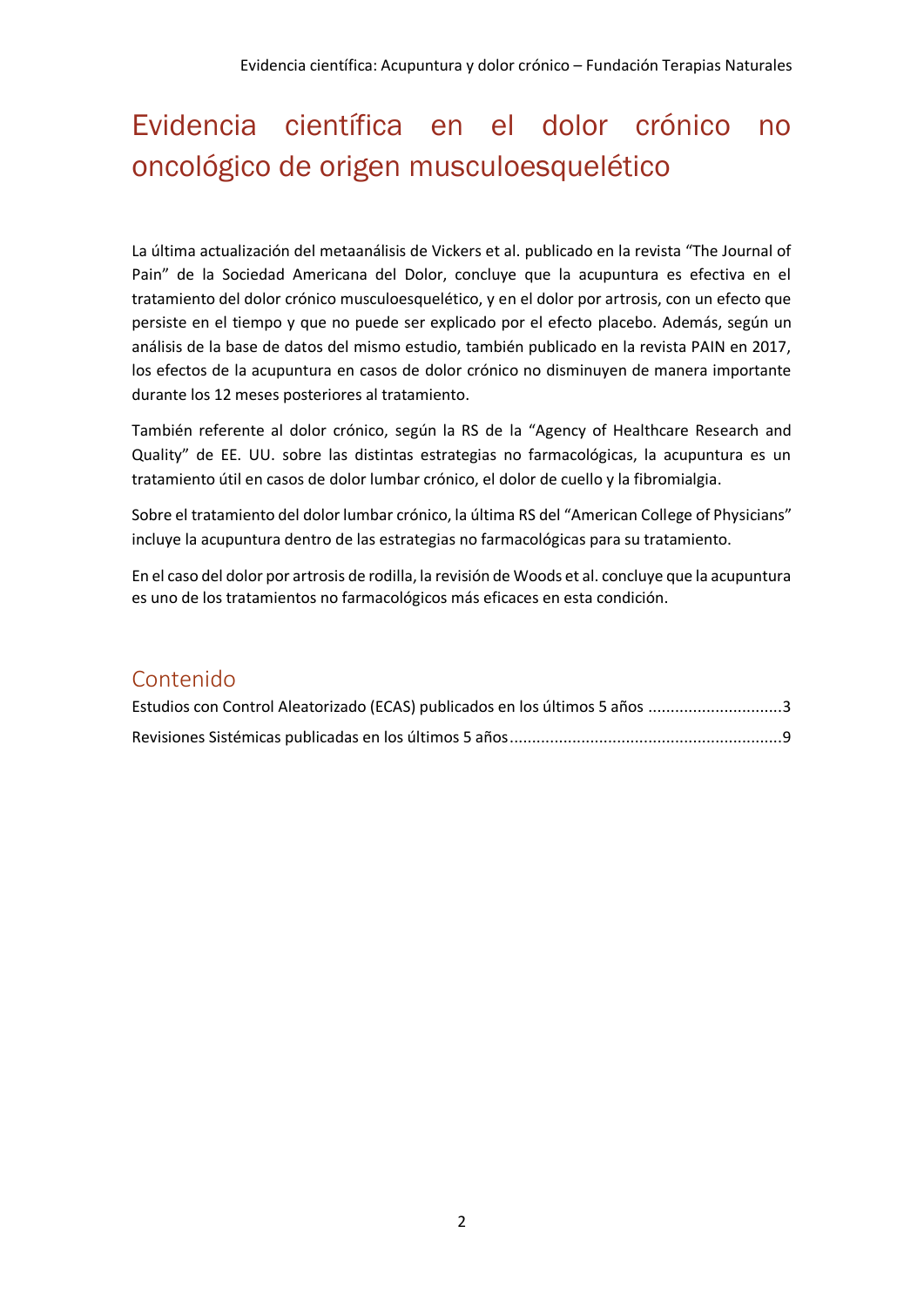## <span id="page-2-0"></span>Estudios con Control Aleatorizado (ECAS) publicados en los últimos 5 años

#### 1.

Amin MM, Ait-Allah AS, Ali AE-SA, Salem RA, Ahmed SR, Alsammani MA. Inferior hypogastric plexus blockade versus acupuncture for the management of idiopathic chronic pelvic pain: A randomized clinical trial. Biomed J. agosto de 2015;38(4):317-22.

#### 2.

Aranha MFM, Müller CEE, Gavião MBD. Pain intensity and cervical range of motion in women with myofascial pain treated with acupuncture and electroacupuncture: a double-blinded, randomized clinical trial. Braz J Phys Ther. febrero de 2015;19(1):34-43.

#### 3.

Bahrami-Taghanaki H, Azizi H, Hasanabadi H, Jokar MH, Iranmanesh A, Khorsand-Vakilzadeh A, et al. Acupuncture for Carpal Tunnel Syndrome: A Randomized Controlled Trial Studying Changes in Clinical Symptoms and Electrodiagnostic Tests. Altern Ther Health Med. 1 de octubre de 2019;

#### 4.

Chen R, Chen M, Su T, Zhou M, Sun J, Xiong J, et al. Heat-sensitive moxibustion in patients with osteoarthritis of the knee: a three-armed multicentre randomised active control trial. Acupunct Med. agosto de 2015;33(4):262-9.

#### 5.

Chong OT, Critchley HOD, Horne AW, Elton R, Haraldsdottir E, Fallon M. The BMEA study: the impact of meridian balanced method electroacupuncture on women with chronic pelvic pain-a three-arm randomised controlled pilot study using a mixed-methods approach. BMJ Open. 17 de noviembre de 2015;5(11):e008621.

#### 6.

Chong OT, Critchley HO, Williams LJ, Haraldsdottir E, Horne AW, Fallon M. The impact of meridian balance method electro-acupuncture treatment on chronic pelvic pain in women: a three-armed randomised controlled feasibility study using a mixed-methods approach. Br J Pain. noviembre de 2018;12(4):238-49.

#### 7.

Chung VCH, Ho RST, Liu S, Chong MKC, Leung AWN, Yip BHK, et al. Electroacupuncture and splinting versus splinting alone to treat carpal tunnel syndrome: a randomized controlled trial. CMAJ. 6 de septiembre de 2016;188(12):867-75.

#### 8.

Conboy L, Gerke T, Hsu K-Y, St John M, Goldstein M, Schnyer R. The Effectiveness of Individualized Acupuncture Protocols in the Treatment of Gulf War Illness: A Pragmatic Randomized Clinical Trial. PLoS ONE. 2016;11(3):e0149161.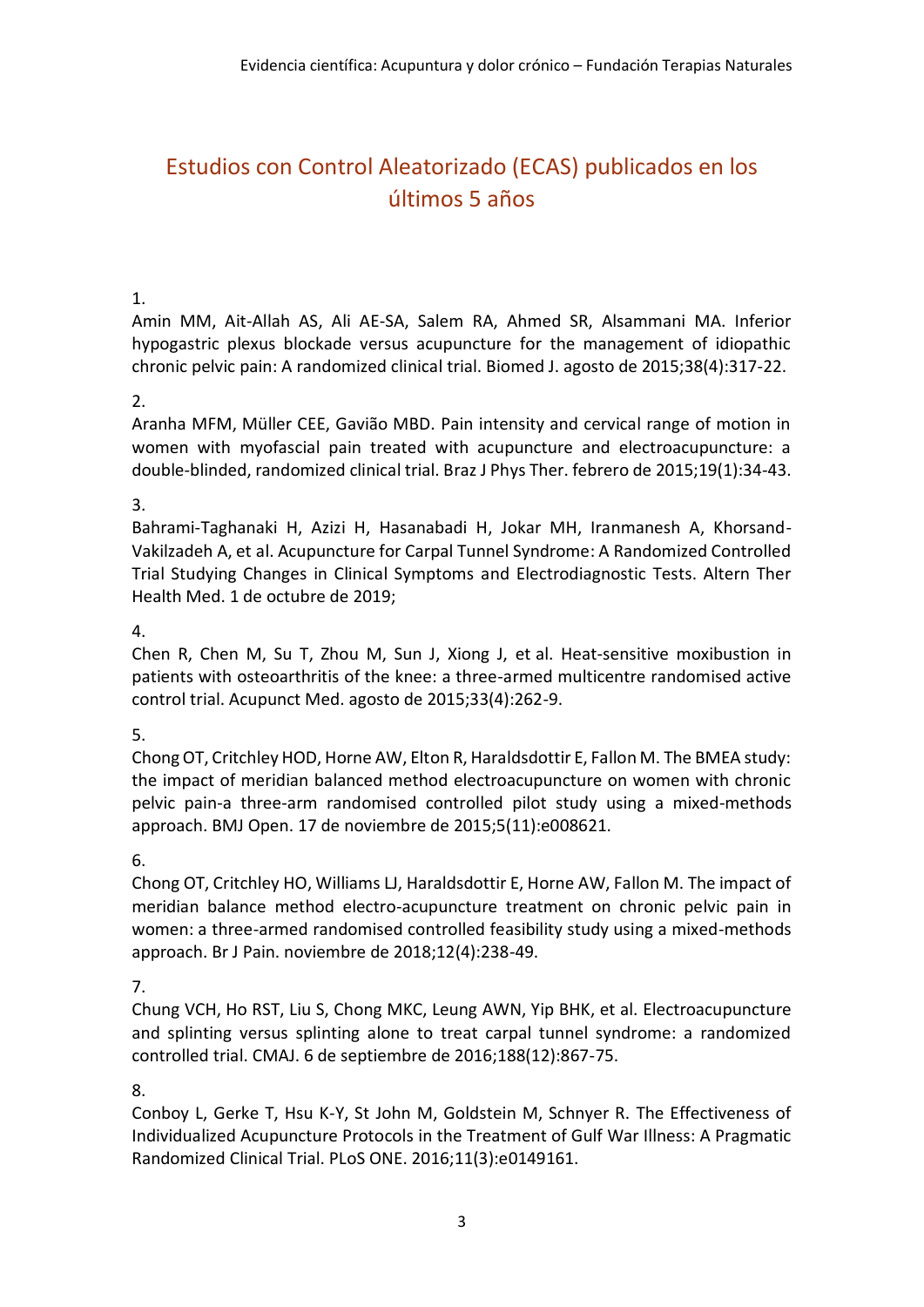Eftekharsadat B, Porjafar E, Eslamian F, Shakouri SK, Fadavi HR, Raeissadat SA, et al. Combination of Exercise and Acupuncture Versus Acupuncture Alone for Treatment of Myofascial Pain Syndrome: A Randomized Clinical Trial. J Acupunct Meridian Stud. octubre de 2018;11(5):315-22.

10.

Essex H, Parrott S, Atkin K, Ballard K, Bland M, Eldred J, et al. An economic evaluation of Alexander Technique lessons or acupuncture sessions for patients with chronic neck pain: A randomized trial (ATLAS). PLoS ONE. 2017;12(12):e0178918.

11.

Foster NE, Bishop A, Bartlam B, Ogollah R, Barlas P, Holden M, et al. Evaluating Acupuncture and Standard carE for pregnant women with Back pain (EASE Back): a feasibility study and pilot randomised trial. Health Technol Assess. 2016;20(33):1-236.

12.

Grillo CM, Canales GD la T, Wada RS, Alves MC, Barbosa CMR, Berzin F, et al. Could Acupuncture Be Useful in the Treatment of Temporomandibular Dysfunction? J Acupunct Meridian Stud. agosto de 2015;8(4):192-9.

13.

Helianthi DR, Simadibrata C, Srilestari A, Wahyudi ER, Hidayat R. Pain Reduction After Laser Acupuncture Treatment in Geriatric Patients with Knee Osteoarthritis: a Randomized Controlled Trial. Acta Med Indones. abril de 2016;48(2):114-21.

14.

Heo I, Hwang M-S, Hwang E-H, Cho J-H, Ha I-H, Shin K-M, et al. Electroacupuncture as a complement to usual care for patients with non-acute low back pain after back surgery: a pilot randomised controlled trial. BMJ Open. 17 de 2018;8(5):e018464.

15.

Ho LF, Lin ZX, Leung AWN, Chen L, Zhang H, Ng BFL, et al. Efficacy of abdominal acupuncture for neck pain: A randomized controlled trial. PLoS ONE. 2017;12(7):e0181360.

16.

Huang Z, Liu S, Zhou J, Yao Q, Liu Z. Efficacy and Safety of Acupuncture for Chronic Discogenic Sciatica, a Randomized Controlled Sham Acupuncture Trial. Pain Med. 1 de agosto de 2019;

17.

Karatay S, Okur SC, Uzkeser H, Yildirim K, Akcay F. Effects of Acupuncture Treatment on Fibromyalgia Symptoms, Serotonin, and Substance P Levels: A Randomized Sham and Placebo-Controlled Clinical Trial. Pain Med. 01 de 2018;19(3):615-28.

18.

Kibar S, Konak HE, Evcik D, Ay S. Laser Acupuncture Treatment Improves Pain and Functional Status in Patients with Subacromial Impingement Syndrome: A Randomized, Double-Blind, Sham-Controlled Study. Pain Med. 01 de 2017;18(5):980-7.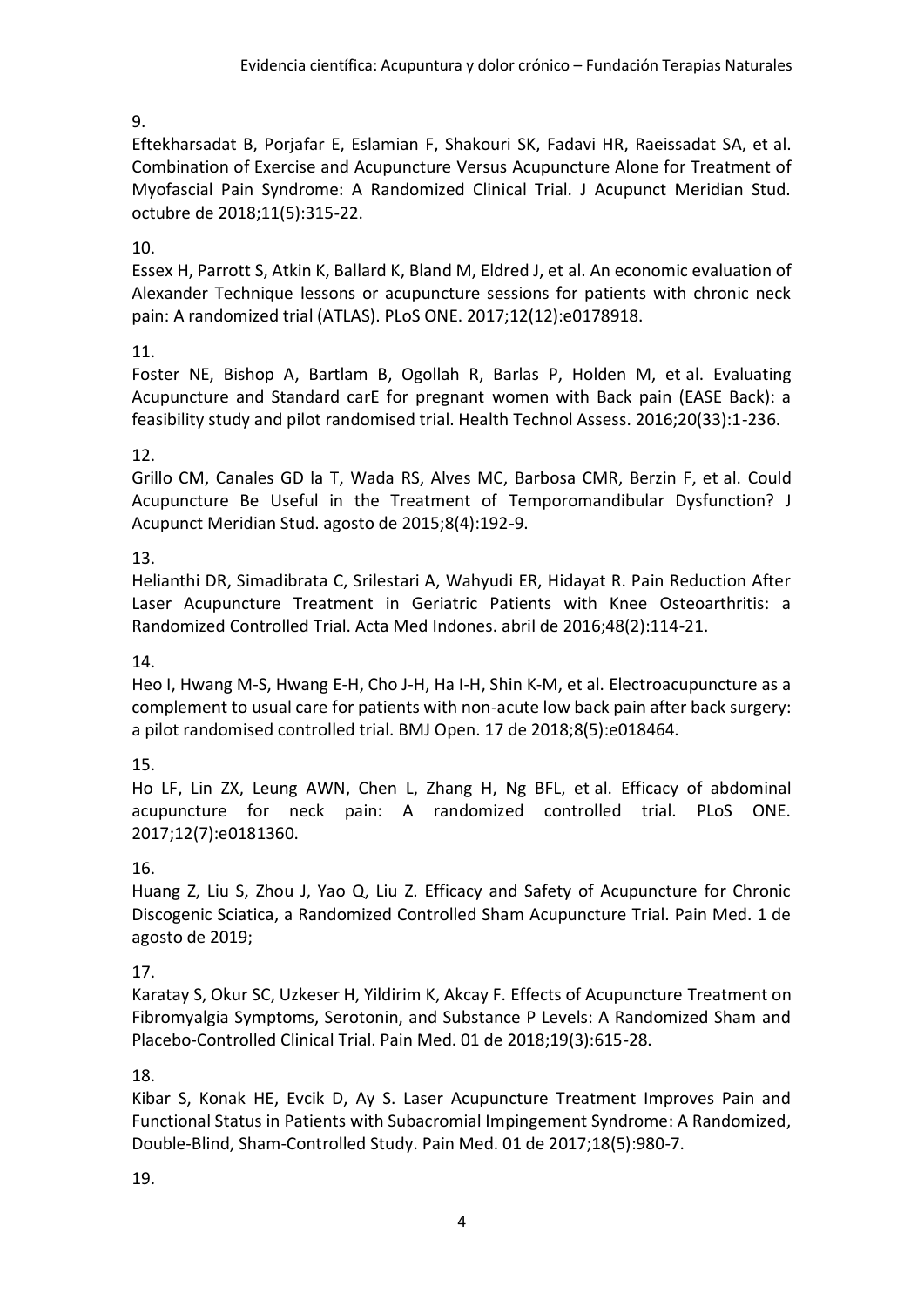Kim KH, Kim YR, Baik SK, Noh SH, Kim DH, Lee SW, et al. Acupuncture for patients with lumbar spinal stenosis: a randomised pilot trial. Acupunct Med. agosto de 2016;34(4):267-74.

#### 20.

Kizhakkeveettil A, Rose KA, Kadar GE, Hurwitz EL. Integrative Acupuncture and Spinal Manipulative Therapy Versus Either Alone for Low Back Pain: A Randomized Controlled Trial Feasibility Study. J Manipulative Physiol Ther. abril de 2017;40(3):201-13.

#### 21.

Küçük EV, Suçeken FY, Bindayı A, Boylu U, Onol FF, Gümüş E. Effectiveness of acupuncture on chronic prostatitis-chronic pelvic pain syndrome category IIIB patients: a prospective, randomized, nonblinded, clinical trial. Urology. marzo de 2015;85(3):636- 40.

#### 22.

Lee SWH, Liong ML, Yuen KH, Krieger JN. Acupuncture and immune function in chronic prostatitis/chronic pelvic pain syndrome: a randomized, controlled study. Complement Ther Med. diciembre de 2014;22(6):965-9.

#### 23.

Lee S-H, Lu W-A, Lee C-S, Wang J-C, Lin T-C, Yang J-L, et al. The therapeutic effect of collateral meridian therapy is comparable to acupoint pressure therapy in treating myofascial pain syndrome. Complement Ther Clin Pract. noviembre de 2014;20(4):243- 50.

#### 24.

Lewis J, Sim J, Barlas P. Acupuncture and electro-acupuncture for people diagnosed with subacromial pain syndrome: A multicentre randomized trial. Eur J Pain. 2017;21(6):1007-19.

#### 25.

Li LW, Harris RE, Tsodikov A, Struble L, Murphy SL. Self-Acupressure for Older Adults With Symptomatic Knee Osteoarthritis: A Randomized Controlled Trial. Arthritis Care Res (Hoboken). 2018;70(2):221-9.

#### 26.

Lin L-L, Li Y-T, Tu J-F, Yang J-W, Sun N, Zhang S, et al. Effectiveness and feasibility of acupuncture for knee osteoarthritis: a pilot randomized controlled trial. Clin Rehabil. diciembre de 2018;32(12):1666-75.

#### 27.

Liu L, Skinner MA, McDonough SM, Baxter GD. Acupuncture for chronic low back pain: a randomized controlled feasibility trial comparing treatment session numbers. Clin Rehabil. diciembre de 2017;31(12):1592-603.

#### 28.

Lv Z-T, Shen L-L, Zhu B, Zhang Z-Q, Ma C-Y, Huang G-F, et al. Effects of intensity of electroacupuncture on chronic pain in patients with knee osteoarthritis: a randomized controlled trial. Arthritis Res Ther. 14 de mayo de 2019;21(1):120.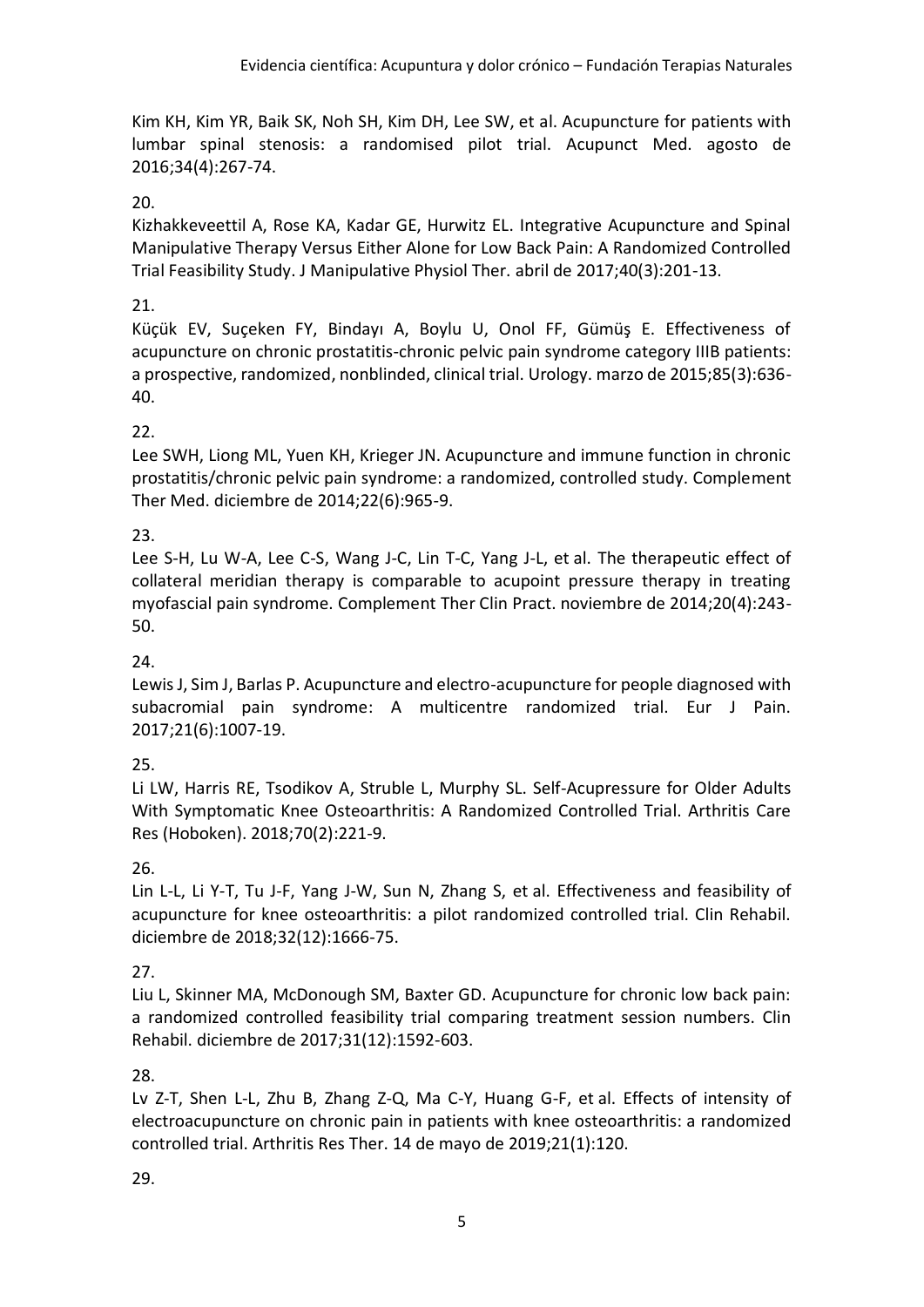MacPherson H, Tilbrook H, Richmond S, Woodman J, Ballard K, Atkin K, et al. Alexander Technique Lessons or Acupuncture Sessions for Persons With Chronic Neck Pain: A Randomized Trial. Ann Intern Med. 3 de noviembre de 2015;163(9):653-62.

#### 30.

Mayrink WC, Garcia JBS, Dos Santos AM, Nunes JKVRS, Mendonça THN. Effectiveness of Acupuncture as Auxiliary Treatment for Chronic Headache. J Acupunct Meridian Stud. octubre de 2018;11(5):296-302.

#### 31.

Mist SD, Jones KD. Randomized Controlled Trial of Acupuncture for Women with Fibromyalgia: Group Acupuncture with Traditional Chinese Medicine Diagnosis-Based Point Selection. Pain Med. 01 de 2018;19(9):1862-71.

#### 32.

Moura C de C, Iunes DH, Ruginsk SG, Souza VHS, Assis BB de, Chaves E de CL. Action of ear acupuncture in people with chronic pain in the spinal column: a randomized clinical trial1. Rev Lat Am Enfermagem. 3 de septiembre de 2018;26:e3050.

#### 33.

Nicolian S, Butel T, Gambotti L, Durand M, Filipovic-Pierucci A, Mallet A, et al. Costeffectiveness of acupuncture versus standard care for pelvic and low back pain in pregnancy: A randomized controlled trial. PLoS ONE. 2019;14(4):e0214195.

#### 34.

Nie L, Cheng J, Wen Y, Li J. The Effectiveness of Acupuncture Combined with Tuina Therapy in Patients with Migraine. Complement Med Res. 2019;26(3):182-94.

#### 35.

Petersen T, Hautopp H, Duus B, Juhl C. No Effect of Acupuncture as Adjunctive Therapy for Patients with Total Knee Replacement: A Randomized Controlled Trial. Pain Med. 01 de 2018;19(6):1280-9.

#### 36.

Qin Z, Zang Z, Zhou K, Wu J, Zhou J, Kwong JSW, et al. Acupuncture for Chronic Prostatitis/Chronic Pelvic Pain Syndrome: A Randomized, Sham Acupuncture Controlled Trial. J Urol. 2018;200(4):815-22.

#### 37.

Rueda Garrido JC, Vas J, Lopez DR. Acupuncture treatment of shoulder impingement syndrome: A randomized controlled trial. Complement Ther Med. abril de 2016;25:92- 7.

#### 38.

Sahin S, Bicer M, Eren GA, Tas S, Tugcu V, Tasci AI, et al. Acupuncture relieves symptoms in chronic prostatitis/chronic pelvic pain syndrome: a randomized, sham-controlled trial. Prostate Cancer Prostatic Dis. septiembre de 2015;18(3):249-54.

#### 39.

Schröder S, Meyer-Hamme G, Friedemann T, Kirch S, Hauck M, Plaetke R, et al. Immediate Pain Relief in Adhesive Capsulitis by Acupuncture-A Randomized Controlled Double-Blinded Study. Pain Med. 1 de noviembre de 2017;18(11):2235-47.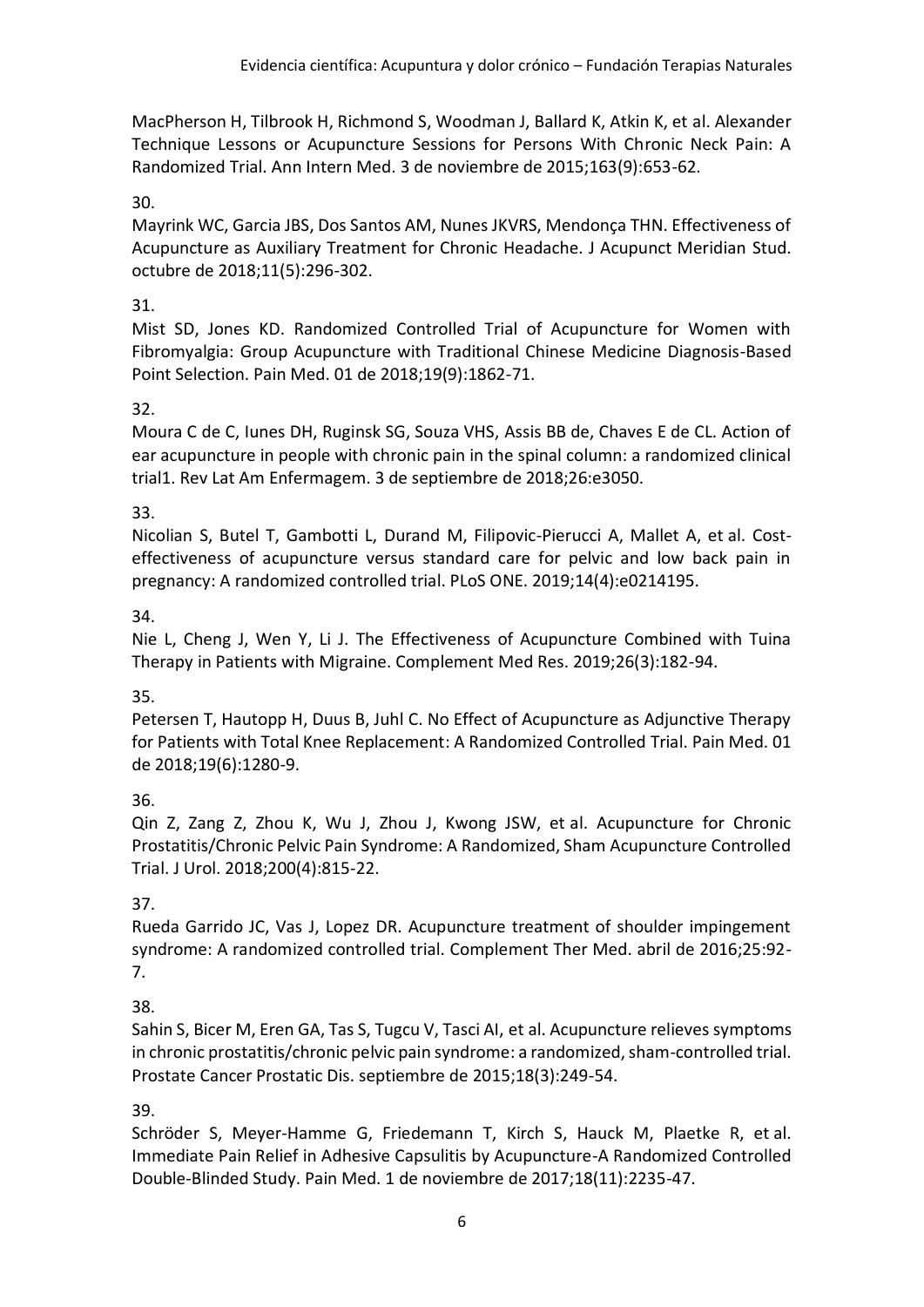Seca S, Patrício M, Kirch S, Franconi G, Cabrita AS, Greten HJ. Effectiveness of Acupuncture on Pain, Functional Disability, and Quality of Life in Rheumatoid Arthritis of the Hand: Results of a Double-Blind Randomized Clinical Trial. J Altern Complement Med. enero de 2019;25(1):86-97.

#### 41.

Shi G-X, Liu B-Z, Wang J, Fu Q-N, Sun S-F, Liang R-L, et al. Motion style acupuncture therapy for shoulder pain: a randomized controlled trial. J Pain Res. 2018;11:2039-50.

#### 42.

Stival RSM, Cavalheiro PR, Stasiak CES, Galdino DT, Hoekstra BE, Schafranski MD. [Acupuncture in fibromyalgia: a randomized, controlled study addressing the immediate pain response]. Rev Bras Reumatol. diciembre de 2014;54(6):431-6.

#### 43.

Tegiacchi T. Interaction of energetic points, tendinomuscular meridian and 5 elements in the treatment of osteoarthritis of the knee in patients over 45 years old: a randomized controlled trial. J Acupunct Meridian Stud. 18 de octubre de 2018;

#### 44.

Trevelyan EG, Turner WA, Summerfield-Mann L, Robinson N. Acupuncture for the treatment of phantom limb syndrome in lower limb amputees: a randomised controlled feasibility study. Trials. 25 de 2016;17(1):519.

#### 45.

Uğurlu FG, Sezer N, Aktekin L, Fidan F, Tok F, Akkuş S. The effects of acupuncture versus sham acupuncture in the treatment of fibromyalgia: a randomized controlled clinical trial. Acta Reumatol Port. marzo de 2017;42(1):32-7.

#### 46.

Ural FG, Öztürk GT, Bölük H, Akkuş S. Ultrasonographic Evaluation of Acupuncture Effect on Common Extensor Tendon Thickness in Patients with Lateral Epicondylitis: A Randomized Controlled Study. J Altern Complement Med. octubre de 2017;23(10):819- 22.

#### 47.

Vas J, Santos-Rey K, Navarro-Pablo R, Modesto M, Aguilar I, Campos MÁ, et al. Acupuncture for fibromyalgia in primary care: a randomised controlled trial. Acupunct Med. agosto de 2016;34(4):257-66.

#### 48.

Xu J, Lin R, Wu Y, Wang Y, Liu J, Zhang Y, et al. Effect of stimulating acupoint Guanyuan (CV 4) on lower back pain by burning moxa heat for different time lengths: a randomized controlled clinical trial. J Tradit Chin Med. febrero de 2015;35(1):36-40.

#### 49.

Yeh CH, Kwai-Ping Suen L, Chien L-C, Margolis L, Liang Z, Glick RM, et al. Day-to-Day Changes of Auricular Point Acupressure to Manage Chronic Low Back Pain: A 29-day Randomized Controlled Study. Pain Med. octubre de 2015;16(10):1857-69.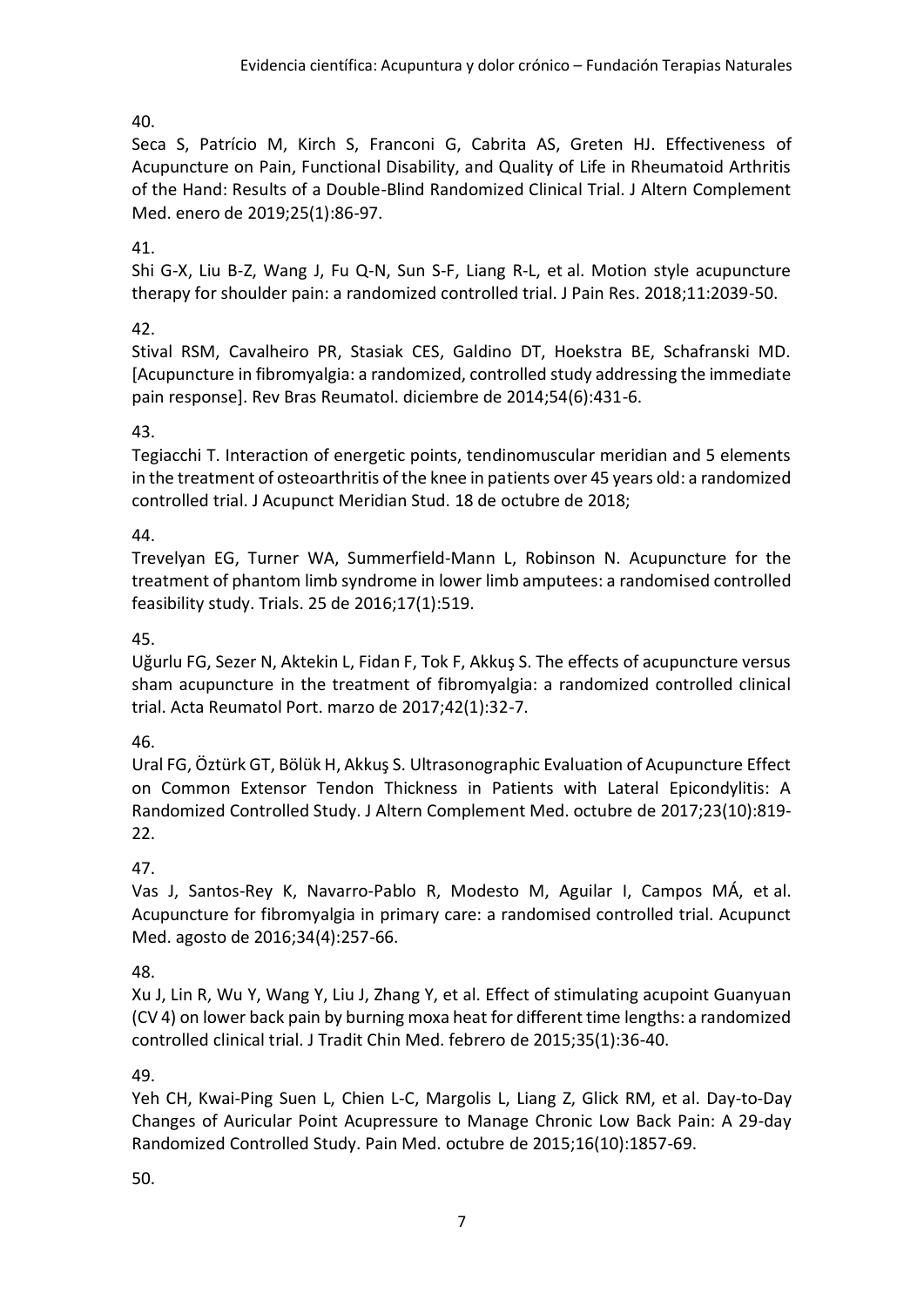Zhang H, Sun J, Wang C, Yu C, Wang W, Zhang M, et al. Randomised controlled trial of contralateral manual acupuncture for the relief of chronic shoulder pain. Acupunct Med. junio de 2016;34(3):164-70.

#### 51.

Zhao L, Chen J, Li Y, Sun X, Chang X, Zheng H, et al. The Long-term Effect of Acupuncture for Migraine Prophylaxis: A Randomized Clinical Trial. JAMA Intern Med. 01 de 2017;177(4):508-15.

#### 52.

Zhou M, Yang M, Chen L, Yu C, Zhang W, Ji J, et al. The effectiveness of long-needle acupuncture at acupoints BL30 and BL35 for CP/CPPS: a randomized controlled pilot study. BMC Complement Altern Med. 12 de mayo de 2017;17(1):263.

#### 53.

<span id="page-7-0"></span>Zotelli VL, Grillo CM, Gil ML, Wada RS, Sato JE, da Luz Rosário de Sousa M. Acupuncture Effect on Pain, Mouth Opening Limitation and on the Energy Meridians in Patients with Temporomandibular Dysfunction: A Randomized Controlled Trial. J Acupunct Meridian Stud. octubre de 2017;10(5):351-9.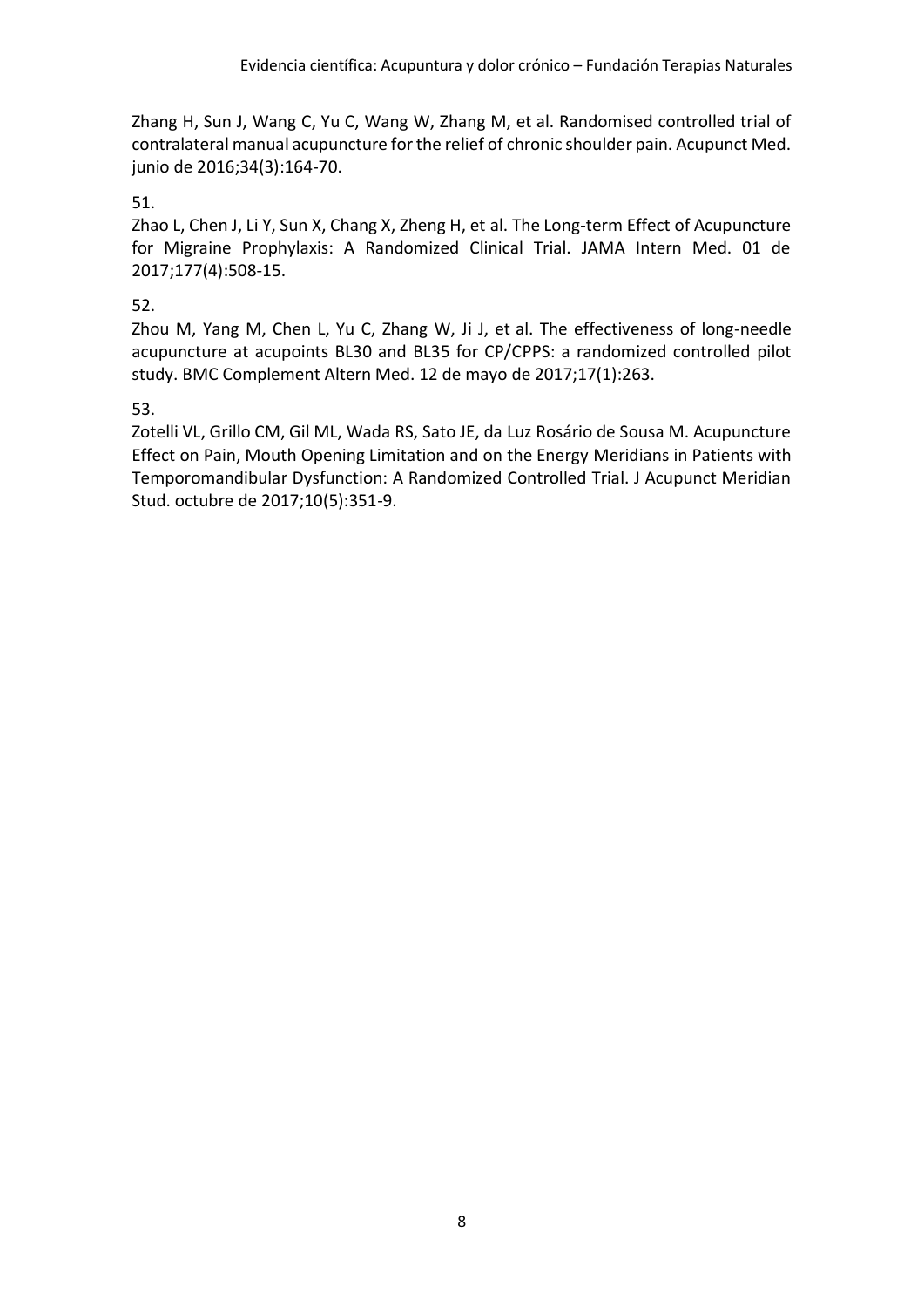#### Revisiones Sistémicas publicadas en los últimos 5 años

#### 1.

Al-Boloushi Z, López-Royo MP, Arian M, Gómez-Trullén EM, Herrero P. Minimally invasive nonsurgical management of plantar fasciitis: A systematic review. J Bodyw Mov Ther. enero de 2019;23(1):122-37.

2.

Amorim CSM, Espirito Santo AS, Sommer M, Marques AP. Effect of Physical Therapy in Bruxism Treatment: A Systematic Review. J Manipulative Physiol Ther. 2018;41(5):389-404.

3.

Andronis L, Kinghorn P, Qiao S, Whitehurst DGT, Durrell S, McLeod H. Cost-Effectiveness of Non-Invasive and Non-Pharmacological Interventions for Low Back Pain: a Systematic Literature Review. Appl Health Econ Health Policy. abril de 2017;15(2):173-201.

4.

Axon DR, Patel MJ, Martin JR, Slack MK. Use of multidomain management strategies by community dwelling adults with chronic pain: evidence from a systematic review. Scand J Pain. 28 de 2019;19(1):9-23.

5.

Boldt I, Eriks-Hoogland I, Brinkhof MWG, de Bie R, Joggi D, von Elm E. Non-pharmacological interventions for chronic pain in people with spinal cord injury. Cochrane Database Syst Rev. 28 de noviembre de 2014;(11):CD009177.

6.

Chau JPC, Lo SHS, Yu X, Choi KC, Lau AYL, Wu JCY, et al. Effects of Acupuncture on the Recovery Outcomes of Stroke Survivors with Shoulder Pain: A Systematic Review. Front Neurol [Internet]. 31 de enero de 2018 [citado 24 de octubre de 2019];9. Disponible en: <https://www.ncbi.nlm.nih.gov/pmc/articles/PMC5797784/>

7.

Chen N, Wang J, Mucelli A, Zhang X, Wang C. Electro-Acupuncture is Beneficial for Knee Osteoarthritis: The Evidence from Meta-Analysis of Randomized Controlled Trials. Am J Chin Med. 2017;45(5):965-85.

8.

Choi G-H, Wieland LS, Lee H, Sim H, Lee MS, Shin B-C. Acupuncture and related interventions for the treatment of symptoms associated with carpal tunnel syndrome. Cochrane Database Syst Rev. 02 de 2018;12:CD011215.

9.

Choi T-Y, Lee MS, Kim JI, Zaslawski C. Moxibustion for the treatment of osteoarthritis: An updated systematic review and meta-analysis. Maturitas. junio de 2017;100:33-48.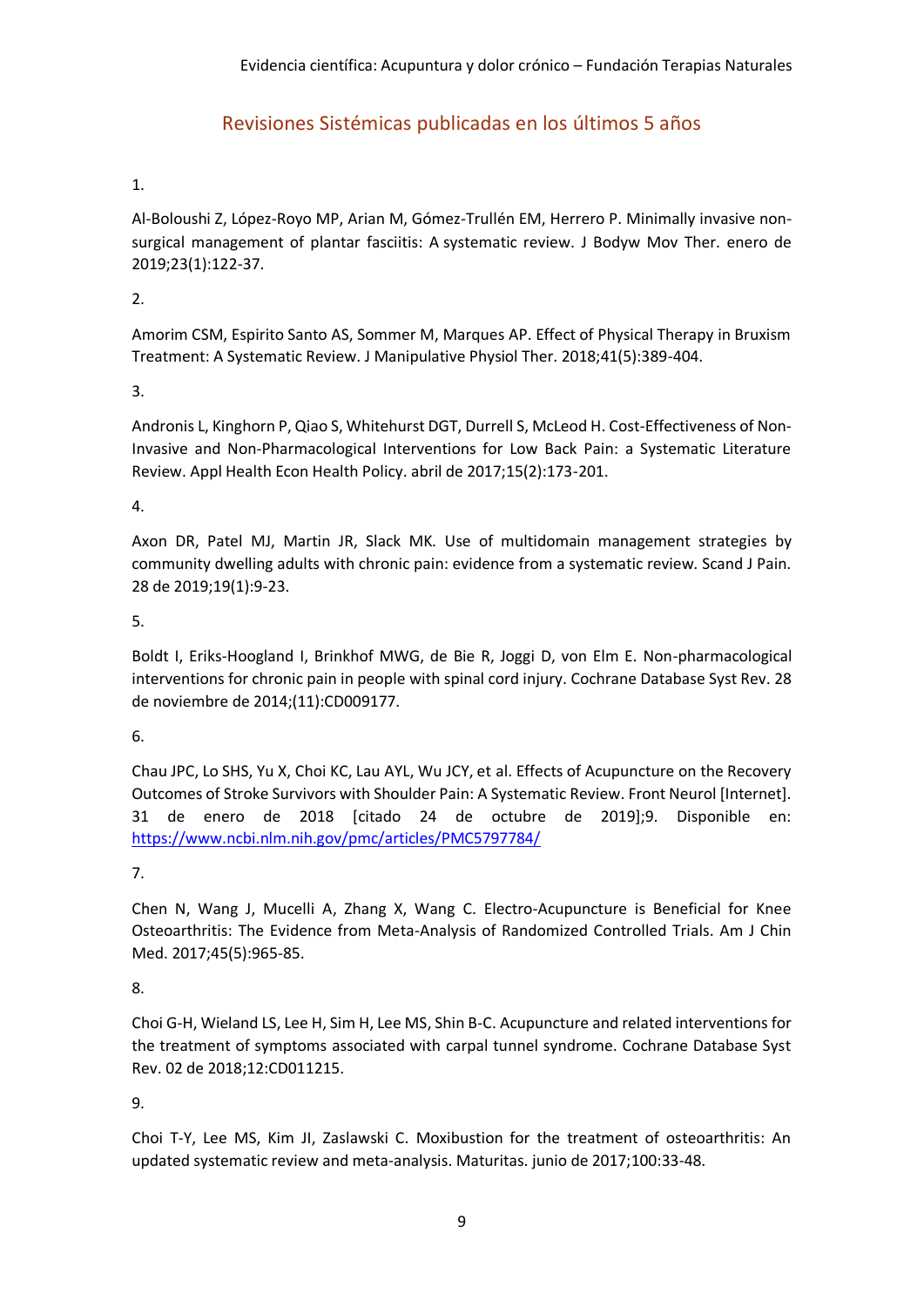Chou P-C, Chu H-Y. Clinical Efficacy of Acupuncture on Rheumatoid Arthritis and Associated Mechanisms: A Systemic Review. Evid Based Complement Alternat Med. 2018;2018:8596918.

11.

Chou R, Deyo R, Friedly J, Skelly A, Hashimoto R, Weimer M, et al. Nonpharmacologic Therapies for Low Back Pain: A Systematic Review for an American College of Physicians Clinical Practice Guideline. Ann Intern Med. 4 de abril de 2017;166(7):493-505.

12.

Cox J, Varatharajan S, Côté P, Optima Collaboration null. Effectiveness of Acupuncture Therapies to Manage Musculoskeletal Disorders of the Extremities: A Systematic Review. J Orthop Sports Phys Ther. junio de 2016;46(6):409-29.

13.

Dong W, Goost H, Lin X-B, Burger C, Paul C, Wang Z-L, et al. Treatments for shoulder impingement syndrome: a PRISMA systematic review and network meta-analysis. Medicine (Baltimore). marzo de 2015;94(10):e510.

#### 14.

Fernandes AC, Duarte Moura DM, Da Silva LGD, De Almeida EO, Barbosa GAS. Acupuncture in Temporomandibular Disorder Myofascial Pain Treatment: A Systematic Review. J Oral Facial Pain Headache. Summer de 2017;31(3):225-32.

15.

Franco JVA, Turk T, Jung JH, Xiao Y-T, Iakhno S, Garrote V, et al. Non-pharmacological interventions for treating chronic prostatitis/chronic pelvic pain syndrome: a Cochrane systematic review. BJU Int. agosto de 2019;124(2):197-208.

16.

Franco JV, Turk T, Jung JH, Xiao Y-T, Iakhno S, Garrote V, et al. Non-pharmacological interventions for treating chronic prostatitis/chronic pelvic pain syndrome. Cochrane Database Syst Rev. 12 de 2018;5:CD012551.

17.

Franco JV, Turk T, Jung JH, Xiao Y-T, Iakhno S, Garrote V, et al. Non-pharmacological interventions for treating chronic prostatitis/chronic pelvic pain syndrome. Cochrane Database Syst Rev. 26 de enero de 2018;1:CD012551.

18.

Griswold D, Wilhelm M, Donaldson M, Learman K, Cleland J. The effectiveness of superficial versus deep dry needling or acupuncture for reducing pain and disability in individuals with spine-related painful conditions: a systematic review with meta-analysis. J Man Manip Ther. julio de 2019;27(3):128-40.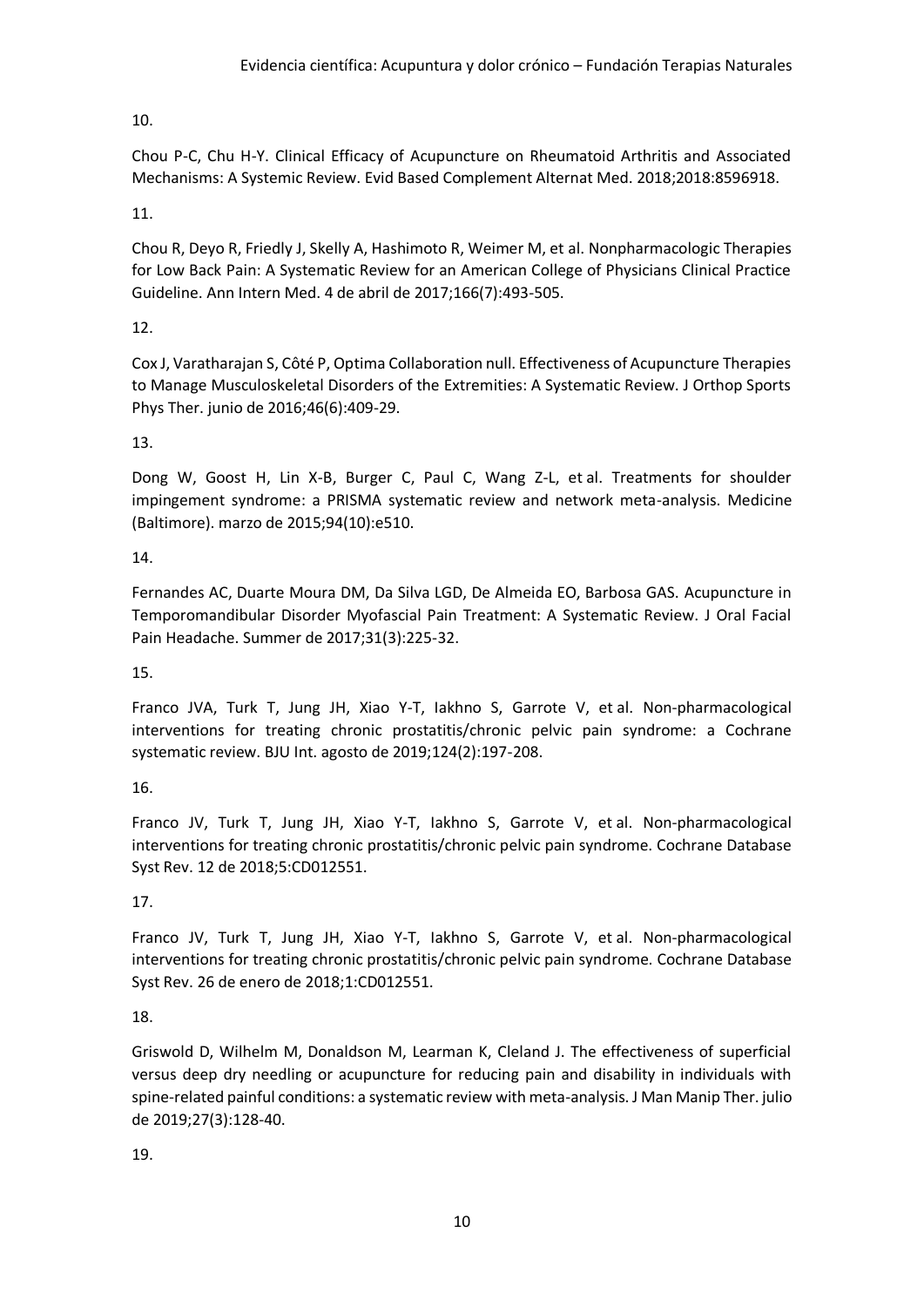Gutke A, Betten C, Degerskär K, Pousette S, Olsén MF. Treatments for pregnancy-related lumbopelvic pain: a systematic review of physiotherapy modalities. Acta Obstet Gynecol Scand. noviembre de 2015;94(11):1156-67.

20.

Haik MN, Alburquerque-Sendín F, Moreira RFC, Pires ED, Camargo PR. Effectiveness of physical therapy treatment of clearly defined subacromial pain: a systematic review of randomised controlled trials. Br J Sports Med. septiembre de 2016;50(18):1124-34.

21.

Ji M, Wang X, Chen M, Shen Y, Zhang X, Yang J. The Efficacy of Acupuncture for the Treatment of Sciatica: A Systematic Review and Meta-Analysis. Evid Based Complement Alternat Med. 2015;2015:192808.

22.

Kim J, Kim S-R, Lee H, Nam D-H. Comparing Verum and Sham Acupuncture in Fibromyalgia Syndrome: A Systematic Review and Meta-Analysis. Evid Based Complement Alternat Med. 2019;2019:8757685.

#### 23.

Kwon C-Y, Lee B. Clinical effects of acupressure on neck pain syndrome (nakchim): a systematic review. Integr Med Res. septiembre de 2018;7(3):219-30.

24.

Law D, McDonough S, Bleakley C, Baxter GD, Tumilty S. Laser acupuncture for treating musculoskeletal pain: a systematic review with meta-analysis. J Acupunct Meridian Stud. febrero de 2015;8(1):2-16.

25.

Lee S-H, Lim SM. Acupuncture for Poststroke Shoulder Pain: A Systematic Review and Meta-Analysis. Evid Based Complement Alternat Med. 2016;2016:3549878.

26.

Lei Y, He X, Wang J, Gong X, Zheng W, Xue Y, et al. Effectiveness comparisons of acupuncture for chronic prostatitis/chronic pelvic pain syndrome: A Bayesian network meta-analysis protocol. Medicine (Baltimore). abril de 2019;98(17):e15199.

27.

Lewis RA, Williams NH, Sutton AJ, Burton K, Din NU, Matar HE, et al. Comparative clinical effectiveness of management strategies for sciatica: systematic review and network metaanalyses. Spine J. 1 de junio de 2015;15(6):1461-77.

28.

Li A, Wei Z-J, Liu Y, Li B, Guo X, Feng S-Q. Moxibustion Treatment for Knee Osteoarthritis: A Systematic Review and Meta-Analysis. Medicine (Baltimore). abril de 2016;95(14):e3244.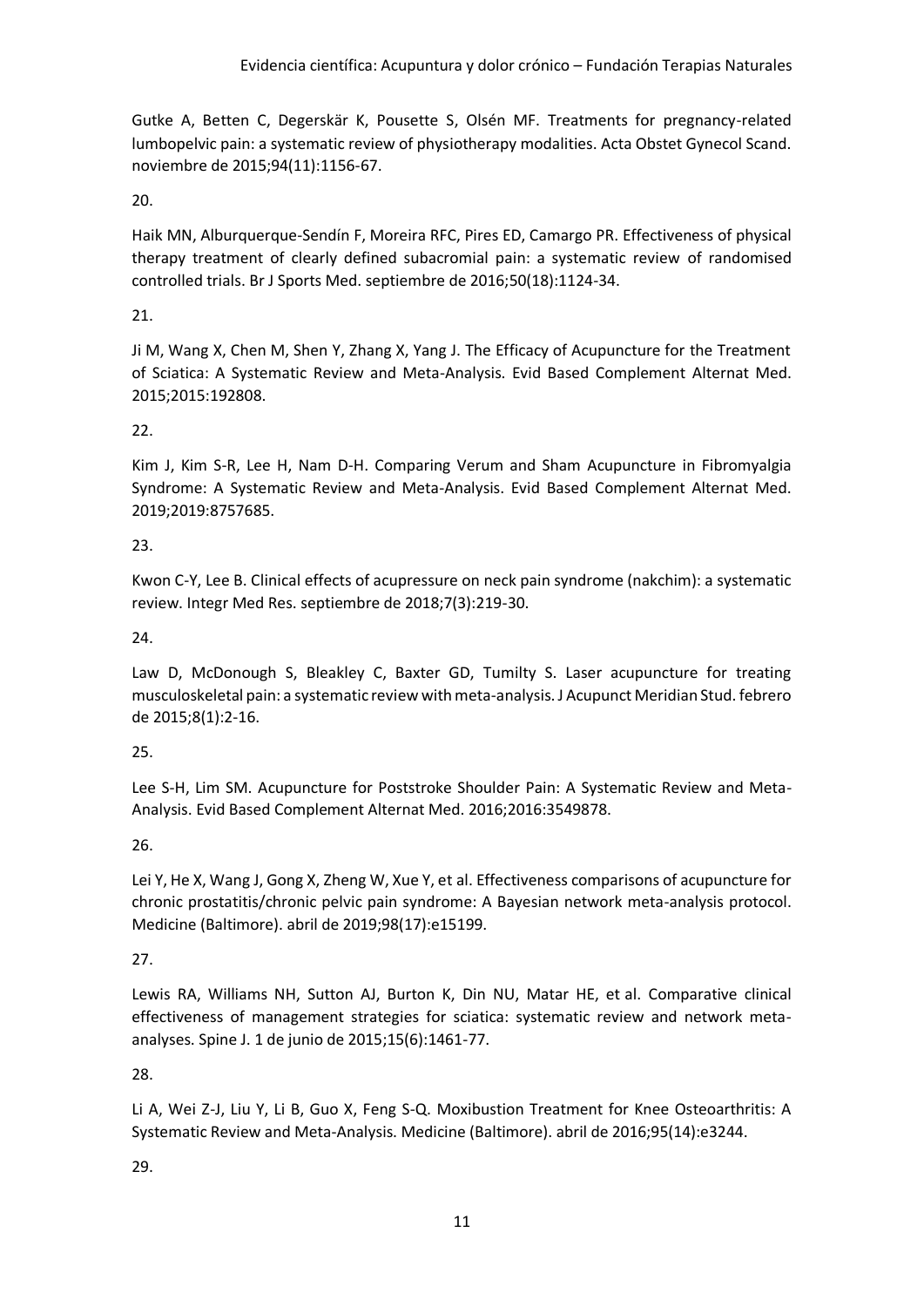Li J, Li Y-X, Luo L-J, Ye J, Zhong D-L, Xiao Q-W, et al. The effectiveness and safety of acupuncture for knee osteoarthritis: An overview of systematic reviews. Medicine (Baltimore). julio de 2019;98(28):e16301.

30.

Li S, Xie P, Liang Z, Huang W, Huang Z, Ou J, et al. Efficacy Comparison of Five Different Acupuncture Methods on Pain, Stiffness, and Function in Osteoarthritis of the Knee: A Network Meta-Analysis. Evid Based Complement Alternat Med. 2018;2018:1638904.

31.

Li X, Wang R, Xing X, Shi X, Tian J, Zhang J, et al. Acupuncture for Myofascial Pain Syndrome: A Network Meta-Analysis of 33 Randomized Controlled Trials. Pain Physician. 2017;20(6):E883- 902.

32.

Liddle SD, Pennick V. Interventions for preventing and treating low-back and pelvic pain during pregnancy. Cochrane Database Syst Rev. 30 de septiembre de 2015;(9):CD001139.

33.

Liu B-P, Wang Y-T, Chen S. Effect of acupuncture on clinical symptoms and laboratory indicators for chronic prostatitis/chronic pelvic pain syndrome: a systematic review and meta-analysis. Int Urol Nephrol. diciembre de 2016;48(12):1977-91.

34.

Liu S, Zhang CS, Cai Y, Guo X, Zhang AL, Xue CC, et al. Acupuncture for Post-stroke Shoulder-Hand Syndrome: A Systematic Review and Meta-Analysis. Front Neurol. 2019;10:433.

35.

Lu W-W, Zhang J-M, Lv Z-T, Chen A-M. Update on the Clinical Effect of Acupuncture Therapy in Patients with Gouty Arthritis: Systematic Review and Meta-Analysis. Evid Based Complement Alternat Med. 2016;2016:9451670.

36.

Manheimer E, Cheng K, Wieland LS, Shen X, Lao L, Guo M, et al. Acupuncture for hip osteoarthritis. Cochrane Database Syst Rev. 05 de 2018;5:CD013010.

37.

Moura C de C, Chaves E de CL, Cardoso ACLR, Nogueira DA, Azevedo C, Chianca TCM. Auricular acupuncture for chronic back pain in adults: a systematic review and metanalysis. Rev Esc Enferm USP. 19 de agosto de 2019;53:e03461.

38.

Nascimento PRC do, Costa LOP, Araujo AC, Poitras S, Bilodeau M. Effectiveness of interventions for non-specific low back pain in older adults. A systematic review and meta-analysis. Physiotherapy. 2019;105(2):147-62.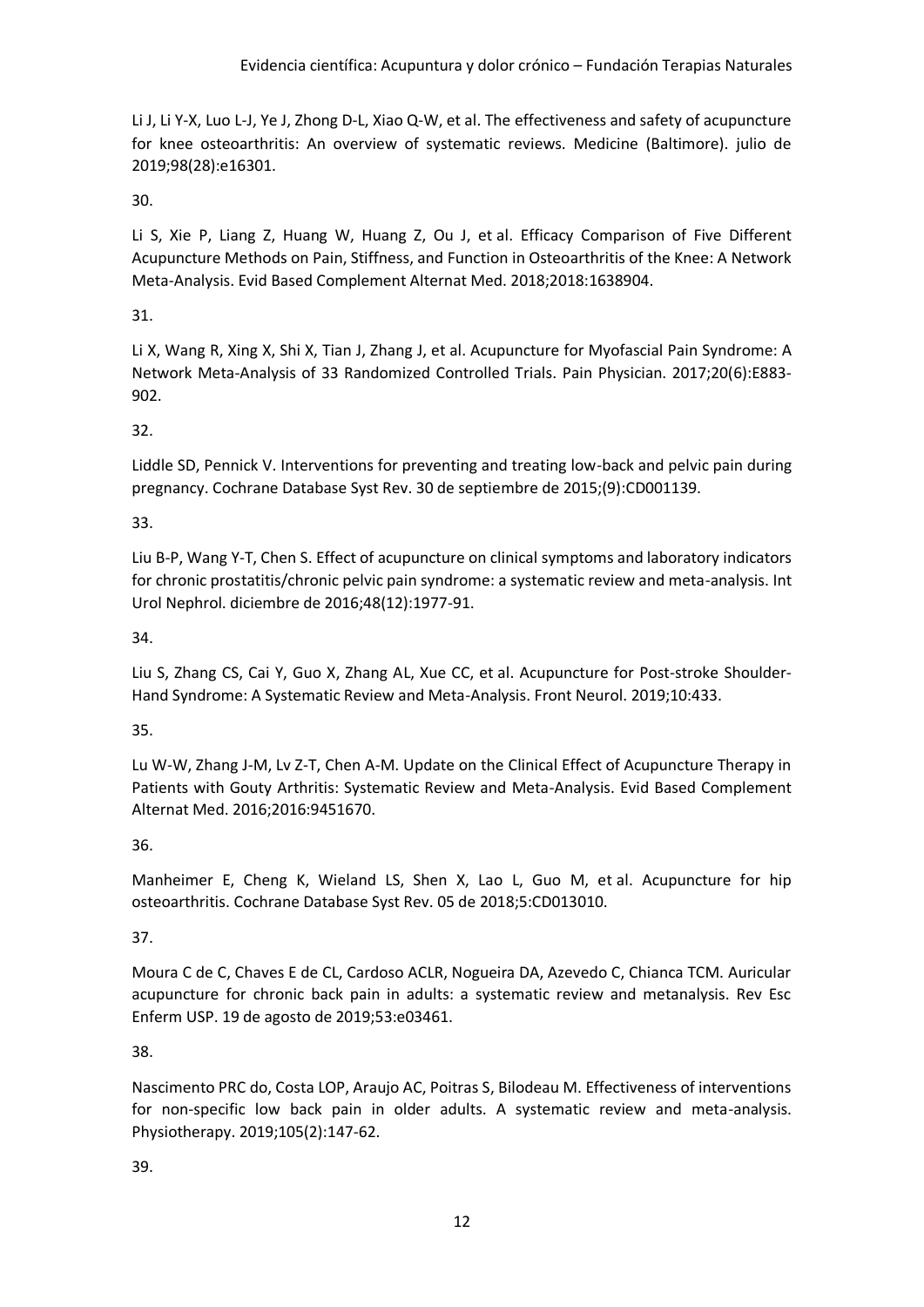Nishishinya Aquino MB, Pereda CA, Muñoz-Ortego J. Efficacy of acupuncture in rheumatic diseases with spine involvement: Systematic review. Med Clin (Barc). 27 de septiembre de 2019;153(6):250-5.

40.

Peng L, Zhang C, Zhou L, Zuo H-X, He X-K, Niu Y-M. Traditional manual acupuncture combined with rehabilitation therapy for shoulder hand syndrome after stroke within the Chinese healthcare system: a systematic review and meta-analysis. Clin Rehabil. abril de 2018;32(4):429- 39.

41.

Perry R, Leach V, Davies P, Penfold C, Ness A, Churchill R. An overview of systematic reviews of complementary and alternative therapies for fibromyalgia using both AMSTAR and ROBIS as quality assessment tools. Syst Rev. 15 de 2017;6(1):97.

42.

Qin Z, Wu J, Xu C, Sang X, Li X, Huang G, et al. Long-term effects of acupuncture for chronic prostatitis/chronic pelvic pain syndrome: systematic review and single-arm meta-analyses. Ann Transl Med. marzo de 2019;7(6):113.

#### 43.

Qin Z, Wu J, Zhou J, Liu Z. Systematic Review of Acupuncture for Chronic Prostatitis/Chronic Pelvic Pain Syndrome. Medicine (Baltimore). marzo de 2016;95(11):e3095.

44.

Salvioli S, Guidi M, Marcotulli G. The effectiveness of conservative, non-pharmacological treatment, of plantar heel pain: A systematic review with meta-analysis. Foot (Edinb). diciembre de 2017;33:57-67.

45.

Seca S, Miranda D, Cardoso D, Nogueira B, Greten HJ, Cabrita A, et al. Effectiveness of Acupuncture on Pain, Physical Function and Health-Related Quality of Life in Patients with Rheumatoid Arthritis: A Systematic Review of Quantitative Evidence. Chin J Integr Med. 19 de diciembre de 2018;

46.

Seo SY, Lee K-B, Shin J-S, Lee J, Kim M-R, Ha I-H, et al. Effectiveness of Acupuncture and Electroacupuncture for Chronic Neck Pain: A Systematic Review and Meta-Analysis. Am J Chin Med. 2017;45(8):1573-95.

47.

Skelly AC, Chou R, Dettori JR, Turner JA, Friedly JL, Rundell SD, et al. Noninvasive Nonpharmacological Treatment for Chronic Pain: A Systematic Review [Internet]. Rockville (MD): Agency for Healthcare Research and Quality (US); 2018 [citado 22 de octubre de 2019]. (AHRQ Comparative Effectiveness Reviews). Disponible en: <http://www.ncbi.nlm.nih.gov/books/NBK519953/>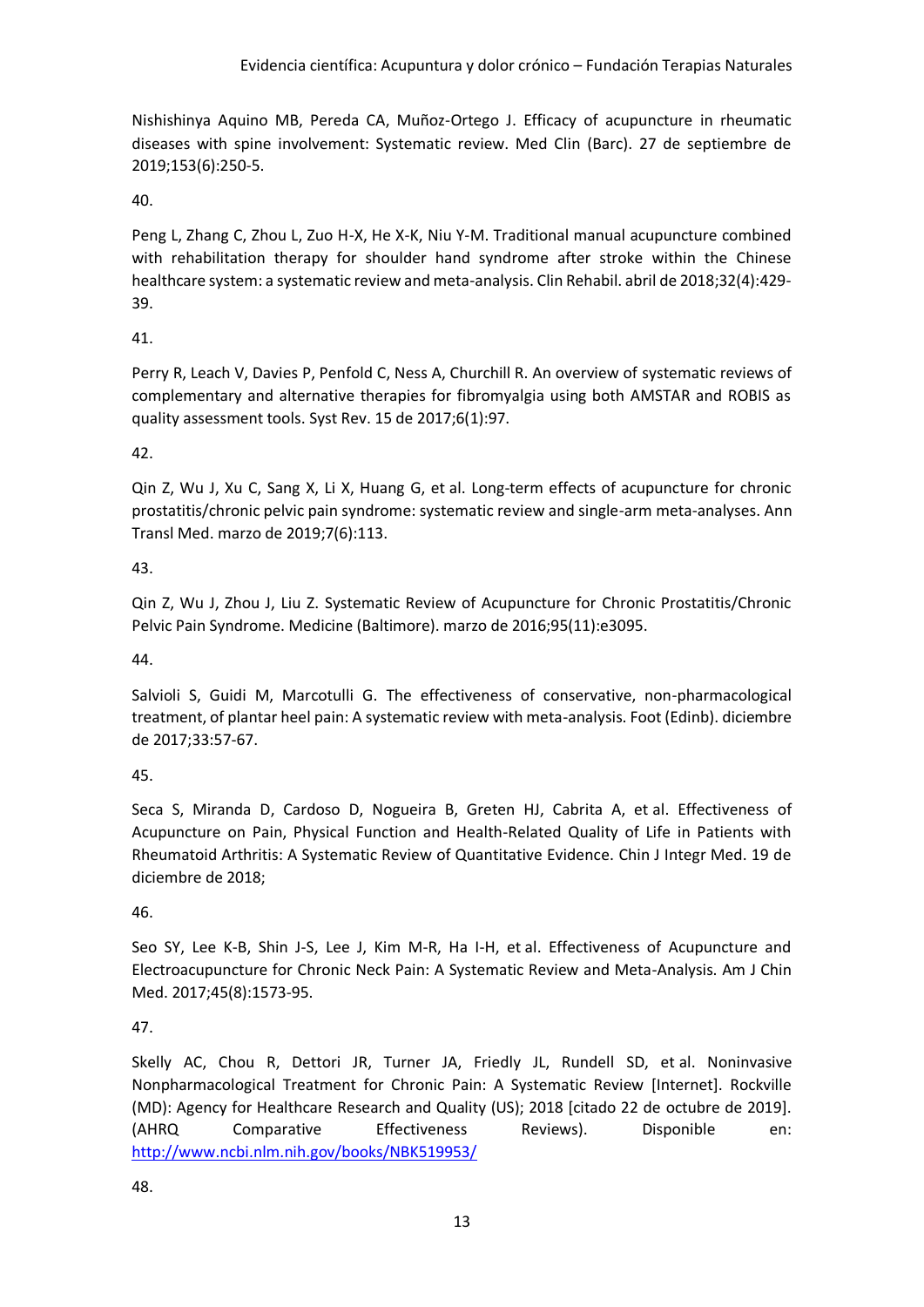Stadler J, Raith W, Mileder LP, Schmölzer GM, Urlesberger B. Invasive and non-invasive acupuncture techniques for pain management in neonates: a systematic review. Acupunct Med. agosto de 2019;37(4):201-10.

49.

Sun N, Tu JF, Lin LL, Li YT, Yang JW, Shi GX, et al. Correlation between acupuncture dose and effectiveness in the treatment of knee osteoarthritis: a systematic review. Acupunct Med. octubre de 2019;37(5):261-7.

50.

Sung S-H, Sung A-D-M, Sung H-K, An T-E-B, Kim KH, Park J-K. Acupuncture Treatment for Chronic Pelvic Pain in Women: A Systematic Review and Meta-Analysis of Randomized Controlled Trials. Evid Based Complement Alternat Med. 2018;2018:9415897.

51.

Tang H, Fan H, Chen J, Yang M, Yi X, Dai G, et al. Acupuncture for Lateral Epicondylitis: A Systematic Review. Evid Based Complement Alternat Med. 2015;2015:861849.

52.

Tedesco D, Gori D, Desai KR, Asch S, Carroll IR, Curtin C, et al. Drug-Free Interventions to Reduce Pain or Opioid Consumption After Total Knee Arthroplasty: A Systematic Review and Metaanalysis. JAMA Surg. 18 de octubre de 2017;152(10):e172872.

53.

Thiagarajah AG. How effective is acupuncture for reducing pain due to plantar fasciitis? Singapore Med J. febrero de 2017;58(2):92-7.

54.

Vickers AJ, Vertosick EA, Lewith G, MacPherson H, Foster NE, Sherman KJ, et al. Acupuncture for Chronic Pain: Update of an Individual Patient Data Meta-Analysis. J Pain. 2018;19(5):455-74.

55.

Vieira A, Reis AM, Matos LC, Machado J, Moreira A. Does auriculotherapy have therapeutic effectiveness? An overview of systematic reviews. Complement Ther Clin Pract. noviembre de 2018;33:61-70.

56.

Vier C, Almeida MB de, Neves ML, Santos ARSD, Bracht MA. The effectiveness of dry needling for patients with orofacial pain associated with temporomandibular dysfunction: a systematic review and meta-analysis. Braz J Phys Ther. febrero de 2019;23(1):3-11.

57.

Wang K-F, Zhang L-J, Lu F, Lu Y-H, Yang C-H. Can Ashi points stimulation have specific effects on shoulder pain? A systematic review of randomized controlled trials. Chin J Integr Med. junio de 2016;22(6):467-72.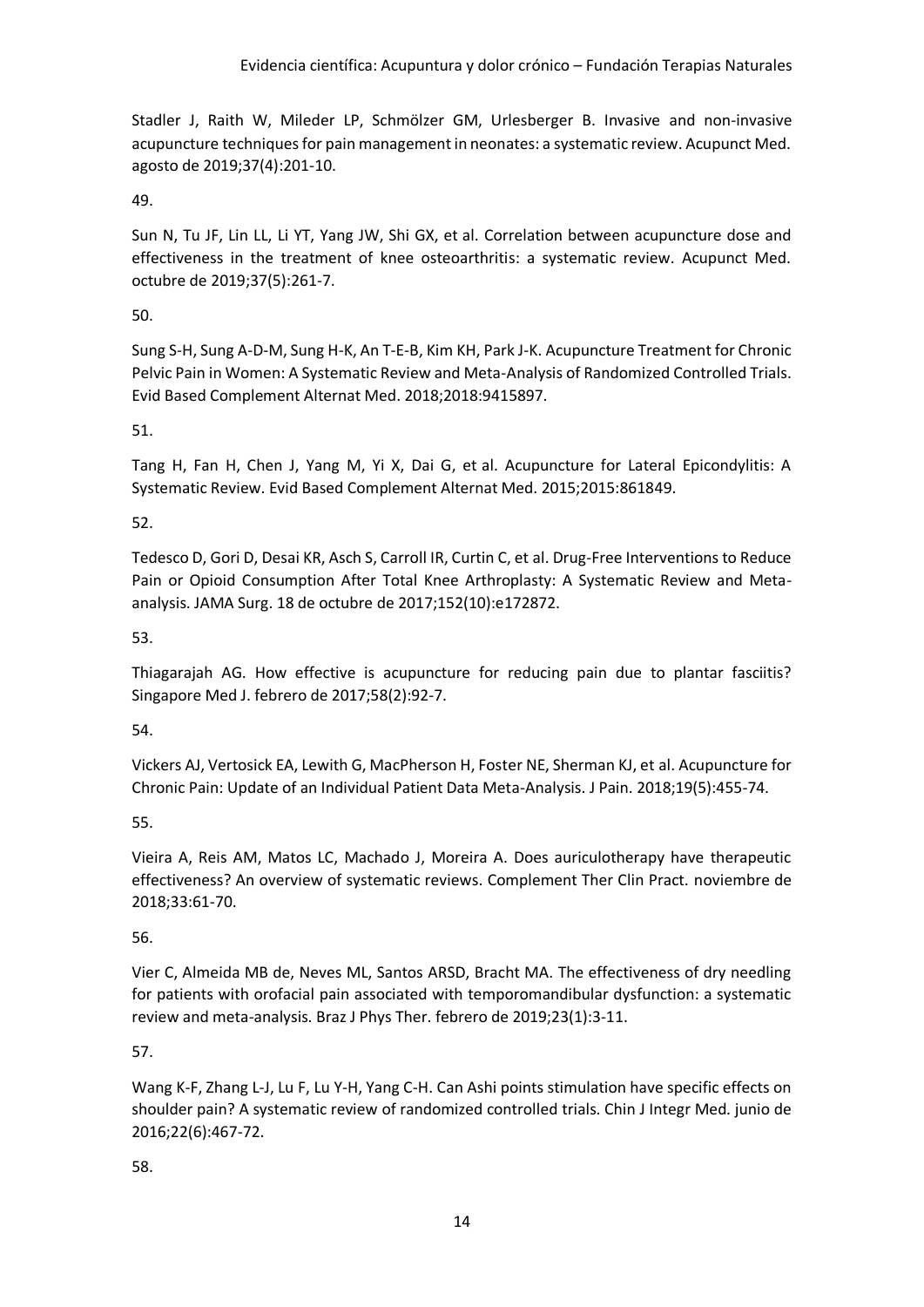Wang R, Li X, Zhou S, Zhang X, Yang K, Li X. Manual acupuncture for myofascial pain syndrome: a systematic review and meta-analysis. Acupunct Med. agosto de 2017;35(4):241-50.

59.

Wong JJ, Shearer HM, Mior S, Jacobs C, Côté P, Randhawa K, et al. Are manual therapies, passive physical modalities, or acupuncture effective for the management of patients with whiplashassociated disorders or neck pain and associated disorders? An update of the Bone and Joint Decade Task Force on Neck Pain and Its Associated Disorders by the OPTIMa collaboration. Spine J. 2016;16(12):1598-630.

#### 60.

Wong Lit Wan D, Wang Y, Xue CCL, Wang LP, Liang FR, Zheng Z. Local and distant acupuncture points stimulation for chronic musculoskeletal pain: A systematic review on the comparative effects. Eur J Pain. octubre de 2015;19(9):1232-47.

61.

Wu IX, Lam VC, Ho RS, Cheung WK, Sit RW, Chou L-W, et al. Acupuncture and related interventions for carpal tunnel syndrome: systematic review. Clin Rehabil. 26 de septiembre de 2019;269215519877511.

#### 62.

Wylde V, Dennis J, Beswick AD, Bruce J, Eccleston C, Howells N, et al. Systematic review of management of chronic pain after surgery. Br J Surg. septiembre de 2017;104(10):1293-306.

63.

Xiang Y, He J-Y, Tian H-H, Cao B-Y, Li R. Evidence of efficacy of acupuncture in the management of low back pain: a systematic review and meta-analysis of randomised placebo- or shamcontrolled trials. Acupunct Med. 16 de septiembre de 2019;acupmed2017011445.

64.

Yang Y, Que Q, Ye X, Zheng G hua. Verum versus sham manual acupuncture for migraine: a systematic review of randomised controlled trials. Acupunct Med. abril de 2016;34(2):76-83.

65.

Yeganeh M, Baradaran HR, Qorbani M, Moradi Y, Dastgiri S. The effectiveness of acupuncture, acupressure and chiropractic interventions on treatment of chronic nonspecific low back pain in Iran: A systematic review and meta-analysis. Complement Ther Clin Pract. mayo de 2017;27:11- 8.

66.

You E, Kim D, Harris R, D'Alonzo K. Effects of Auricular Acupressure on Pain Management: A Systematic Review. Pain Manag Nurs. 2019;20(1):17-24.

67.

Yuan Q, Guo T, Liu L, Sun F, Zhang Y. Traditional Chinese medicine for neck pain and low back pain: a systematic review and meta-analysis. PLoS ONE. 2015;10(2):e0117146.